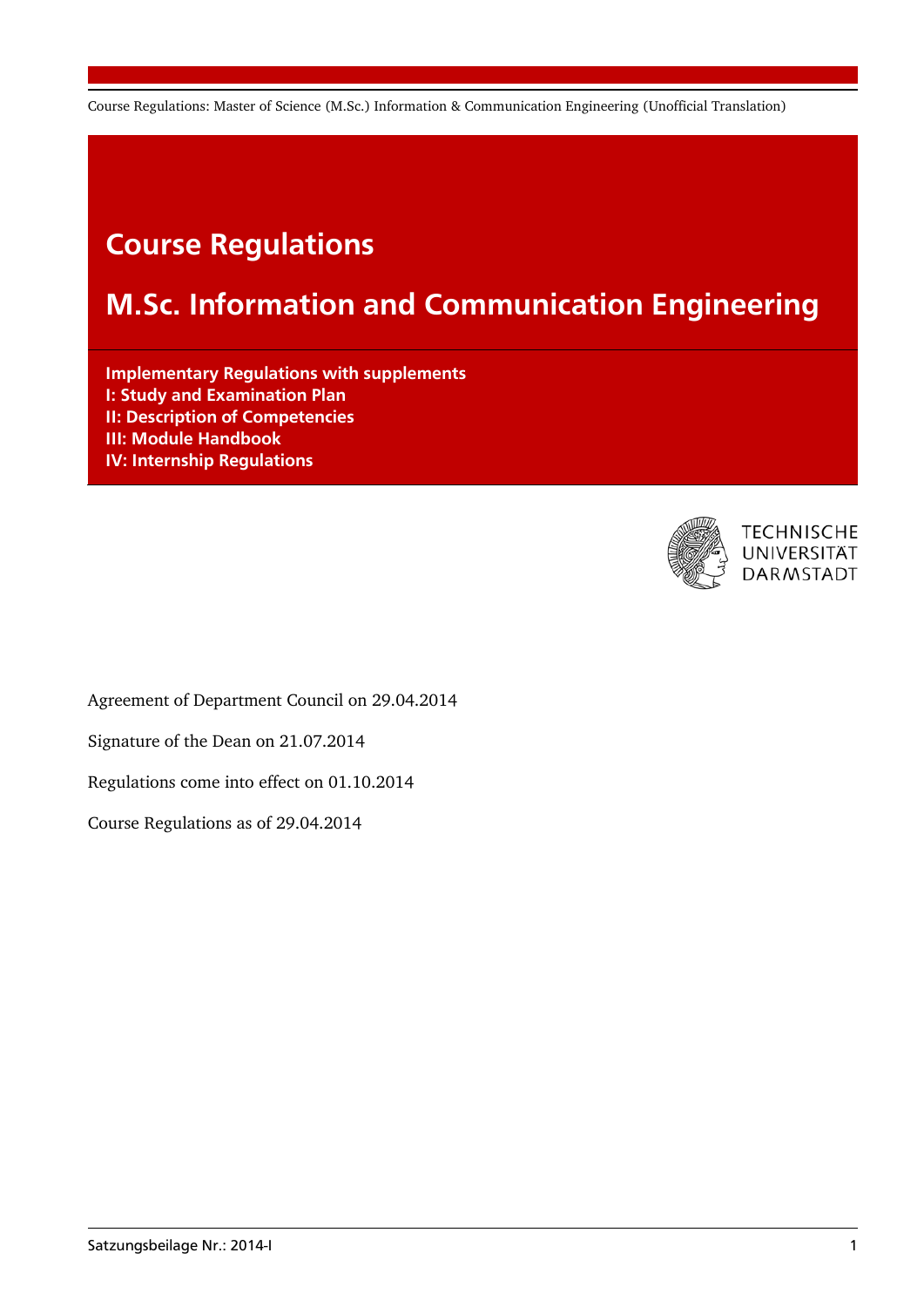# 0. Table of Contents

|      | 0. Table of Contents                       | 2  |
|------|--------------------------------------------|----|
|      | 1Implementary Regulations                  | 3  |
| 1.1. | Supplement I: Study and Examination Plan   | 7  |
| 1.2. | Supplement II: Description of Competencies | 8  |
| 1.3. | Supplement III: Module Handbook            | 12 |
| 1.4. | Supplement IV: Internship Regulations      | 13 |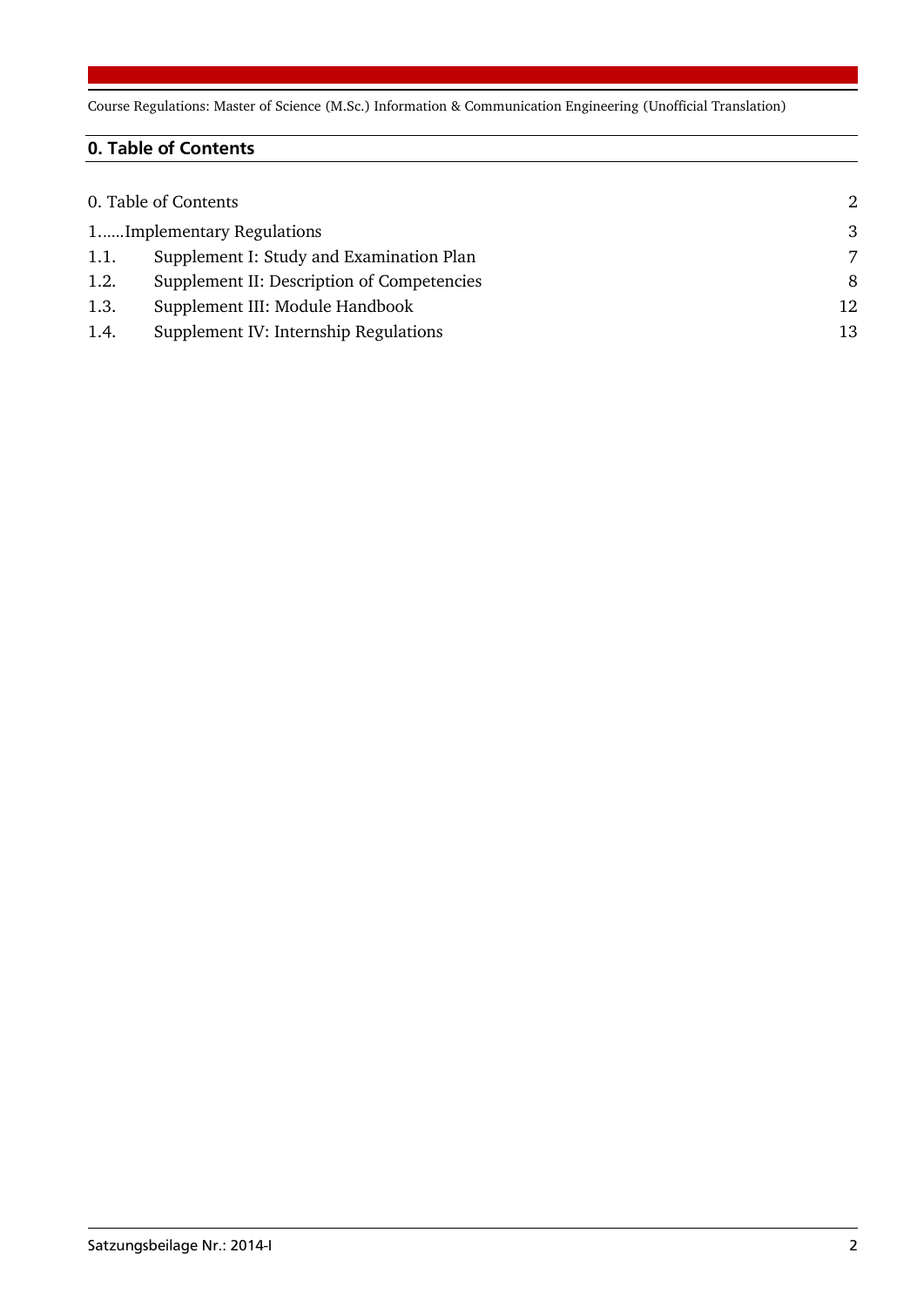### 1. Implementary Regulations

#### **To § 2 (1): Academic degree**

The research-oriented course of studies Master of Science (M.Sc.) "Information and Communication Engineering" is administered by the department Electrical Engineering and Information Technology of the Technische Universität Darmstadt. The Technische Universität Darmstadt will award the degree Master of Science (M.Sc.) when a student has achieved the required number of credit points according to the Study and Examination Plan (Supplement I).

#### **To § 3 (5): Timing of examinations**

- 1. The time limits for examinations ("Fachprüfungen" and "Studienleistungen") are defined in Supplement I of this document.
- 2. The following rule applies especially to all mandatory modules from the first two semesters as they are described in the catalogue of mandatory modules: The examinations for these modules must be taken for the first time within the semester to which they belong.
- 3. It is recommended that all examinations be completed in the order given in Supplement I and written directly following the completion of the related course/lecture.

#### **To § 5 (2): Modules, components and types of examinations**

Every module description in the Module Handbook (Supplement III of this document) defines if an examination or course work can be repeated as often as necessary ("Studienleistung") or if the repetition is limited ("Fachprüfung"). Internships, project seminars, (pro-)seminars and seminars are usually graded "Studienleistungen" (can be repeated as often as necessary). Lectures and the related tutorials are graded "Fachprüfungen" (can be repeated only a restricted number of times). One exception is the catalogue "Studium Generale". Modules out of this catalogue may in some cases also be completed in the form of an ungraded "Studienleistung".

#### **To § 5 (4), (5): Modules, components and types of examinations**

The type for each examination (oral, written, special form, term paper, course-accompanying) is defined in the module description for each module in Supplement III.

#### **To § 11 (2): General admission requirements – Internship**

- 1. Students are required to complete a 12-week technical internship in the area "Information and Communication Engineering".
- 2. Students should complete the Internship before beginning studies. In justified exceptions, the internship can be completed during the course of studies up until the registration of the final thesis.
- 3. A more detailed description can be found in Supplement IV of this document (Internship Regulations).

#### **To § 11 (4) or (5): General admission requirements – Language skills**

The language of instruction for the degree is English. This is especially important for the courses in the first year of study. Some courses are also offered in German throughout the following semesters of study.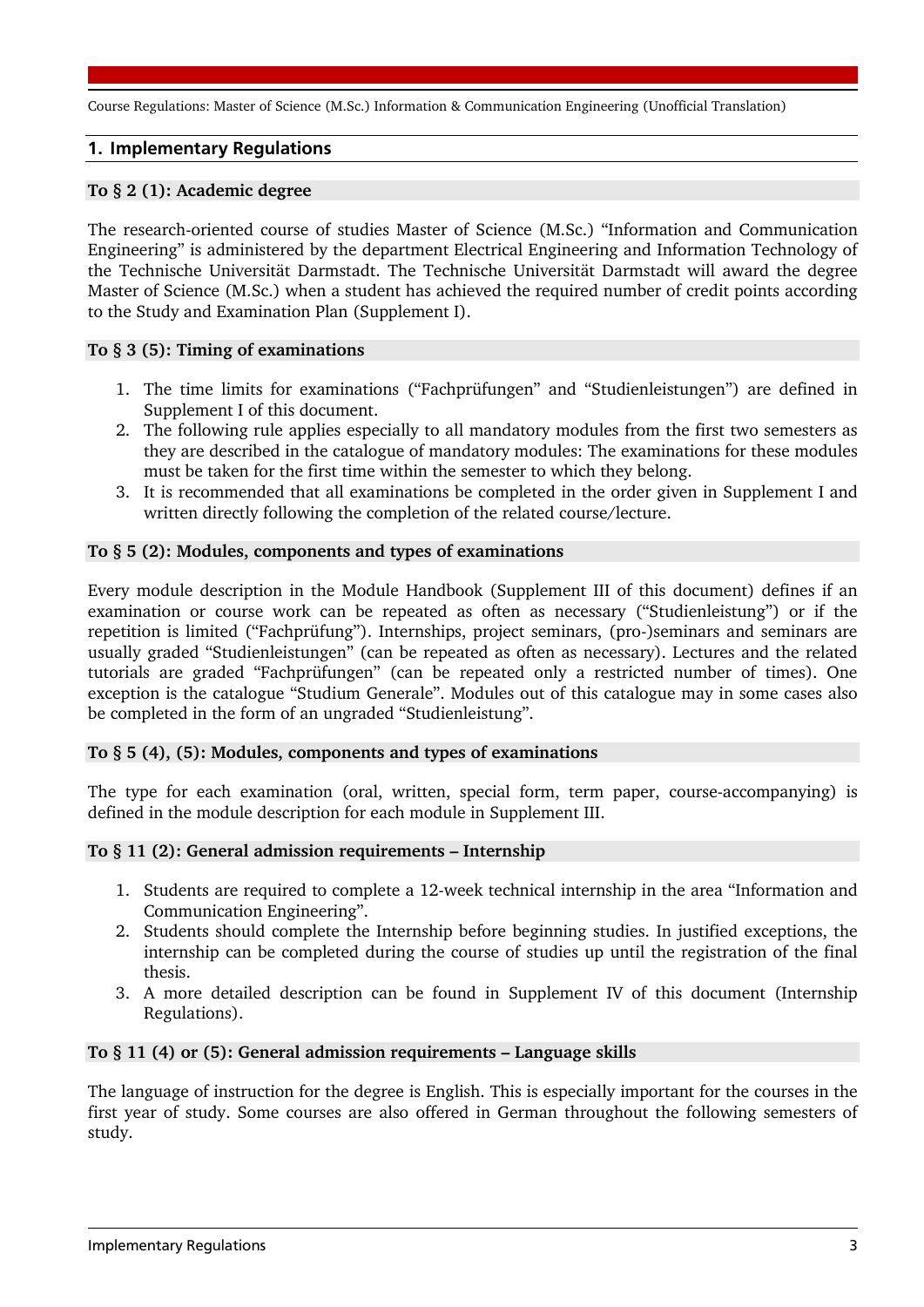#### **To § 12 (2): General proof of registration for examinations**

In the case of a subject combination in the elective area ("Wahlbereich") that deviates from the recommendations in Supplement I, an individual examination plan must be approved by the Examination Committee. This must be submitted at the latest by the time of registration for the first examination in the elective area (see also regulations to § 27 (5)).

#### **To § 17a (1) to (5): Entry requirements to master's programmes**

- 1. Entry requirement to the master's program "Information and Communication Engineering" is a bachelor degree in "Electrical Engineering and Information Technology" with a suitable area of specialisation ("Vertiefung") from the Technische Universität Darmstadt or a degree that imparts the same competencies (equivalent degree). The requirements are tested in an entrance examination.
- 2. The entrance examination is a test of competencies. It includes content out of the main mandatory courses from the precursory bachelor's programme, covering the core competencies described in Supplement II. Through the entrance examination, applicants should display competencies in these subject areas at a level that would allow them to successfully complete the master's degree in "Information and Communication Engineering" at the Technische Universität Darmstadt.
- 3. The Examination Committee can exempt an applicant from the entrance examination if they provide proof in one of the following ways of the necessary standards to successfully complete this master's degree: (a) successful completion of an equivalent bachelor's degree or (b) with a suitable entrance examination from another university or private service.
- 4. The entrance examination is based on examinations from all courses covering the core competencies described in Supplement II. The Examination Committee decides on the form, date and examiners. Particularly, the Examination Committee can require an online-test as part of the entrance examination.
- 5. The admission of an applicant by the Examination Committee can be restricted with additional requirements of up to 30 credit points. These additional requirements are in the form of additional examinations ("Fachprüfungen") to be completed within a defined deadline. These examinations should ensure the necessary qualifications for the master's course of studies. Examinations as part of these additional requirements must be completed at the latest in the semester in which these courses are normally offered. Enrolment in the case of restricted admission is subject to the regulations under § 54, par. 4 HHG.
- 6. Applicants with non-equivalent degrees that are, however, very similar, can be admitted to preparation studies ("Vorbereitungsstudium") lasting a maximum of two semesters. The preparation studies end at the latest by the end of the second semester.
- 7. Admission to preparation studies takes place as defined in § 54 par. 4 HHG on the condition that all examinations in the subjects covering the core competencies as defined in Supplement II be completed within two semesters. Further additional requirements of up to 23 credit points may also be required based on the individual competencies required in the master's programme "Information and Communication Engineering".
- 8. The Examination Committee must approve the completion of any "Fachprüfungen" or "Studienleistungen" in the normal master's programme during the preparation studies, with the exception of the modules in the area of "Non-Technical Electives".
- 9. If any one of the modules defined in the additional requirements is not completed up to the end of the preparation studies, the candidate will be ex-matriculated according to § 59, par. 2. No. 6 HHG. A certificate will be issued of any examinations completed.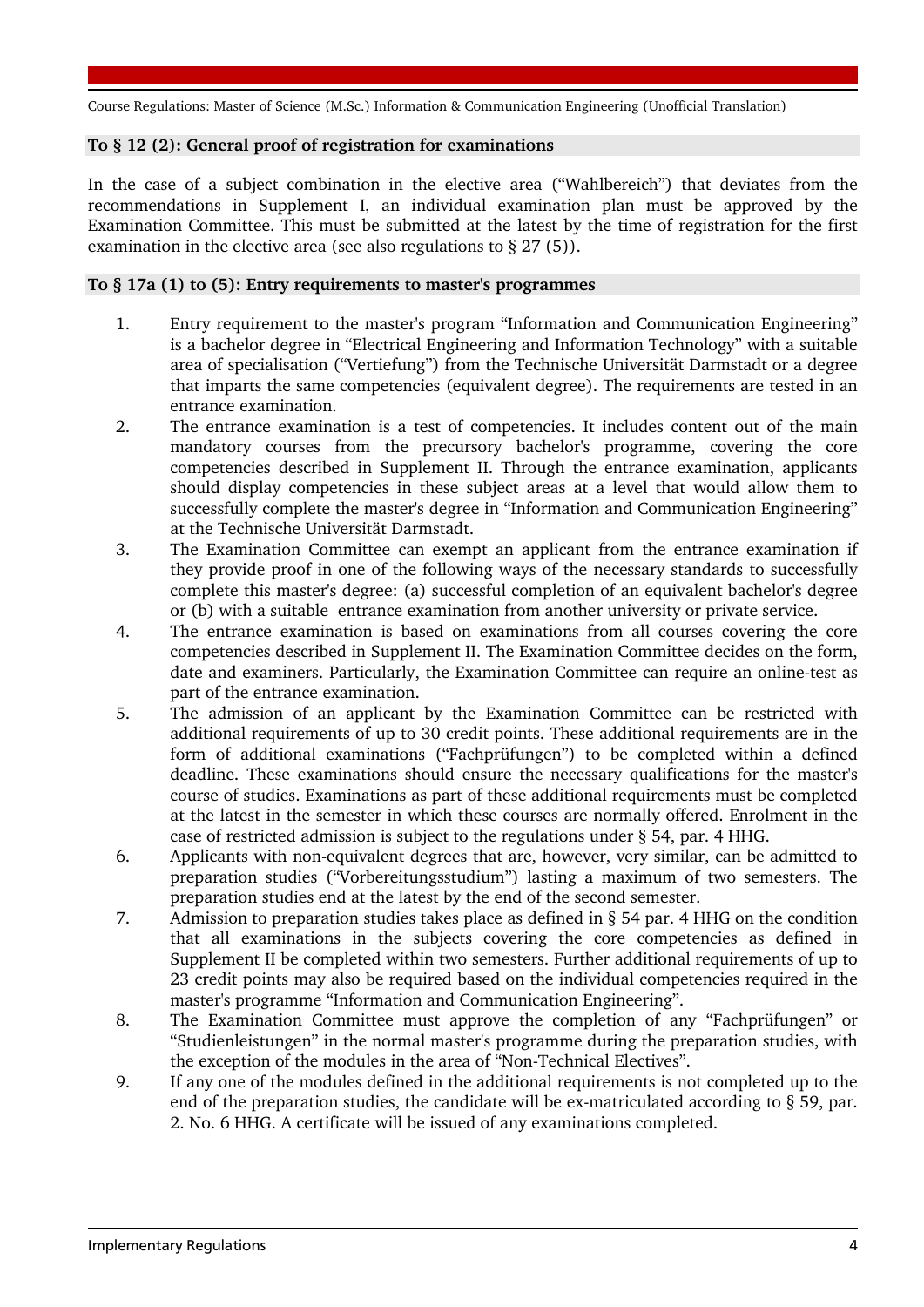- 10. When a student has completed all of the required additional modules within the preparation studies he or she will be admitted to the master's programme and a certificate of examination results will be issued. Upon request, the examination results from the preparation studies can be printed as additional examinations in the final transcript.
- 11. An additional admission requirement is English language level C1 according to the Common European Framework. The required proof of language competency can be achieved in consultation with the Language Centre ("Sprachenzentrum") of the Technische Universität Darmstadt with: (a) an equivalent certificate of a language test or (b) certified proof of an English-language bachelor's degree in the appropriate subject area.

#### **To § 18 (1): Admission requirements**

The admission requirements for each module are defined in Supplement III in the paragraph "Requirements for participation" ("Voraussetzungen zur Teilnahme") of the module description.

#### **To § 20 (1): "Fachprüfungen" and "Studienleistungen"**

**T**he achievement of the Master of Science requires the completion of "Fachprüfungen" (technical examinations whose repetition is limited) and "Studienleistungen" (examinations or course work that can be unlimitedly repeated) in the modules described in Supplement I, to a total of 180 credit points.

### **To § 23 (2): Final thesis – Topic and prerequisites**

The department "Elektrotechnik und Informationstechnik" assigns the final thesis topic (Master Thesis). Advising of the Master Thesis takes place at one of the Chairs ("Fachgebiete") within the department.

The Master Thesis can be assigned only when all additional requirements as described in § 17a have been fulfilled. Furthermore, a minimum of 75 credit points must have been acquired, the language examination of the catalogue "languages" successfully completed and the technical internship approved according to the Internship Regulations (see Supplement IV). Additionally, the Master Thesis must not have a content closely related to the content of the practical internship.

#### **To § 23 (5): Final thesis – Working time**

The final thesis must be completed within 26 weeks and encompasses a total working time of 900 hours. The submission date is to be set before beginning the thesis at the time of registration of the thesis at the study office.

#### **To § 25 (3): Formation and weighting of grades**

The weighting of each grade for "Fachprüfungen" and "Studienleistungen" in the calculation of module grades is defined in Supplement I. Ungraded "Studienleistungen" carry a weight of "0" and are not carried into the final module grade. If in Supplement I not otherwise stated, examination grades as parts of modules are weighted according to the number of credit points ascribed to them.

#### **To § 27 (5): Pass and fail – Elective areas ("Wahlbereiche")**

The required examination achievements in the elective areas ("Wahlbereiche") are defined in Supplement I, in the study plan or examination plan, or in an individual study plan and examination plan, that must be approved by the Examination Committee. Students receive the council of their mentors when constructing an individual examination plan. The Examination Committee must provide a reasoned explanation for a decision not to approve an individual study plan.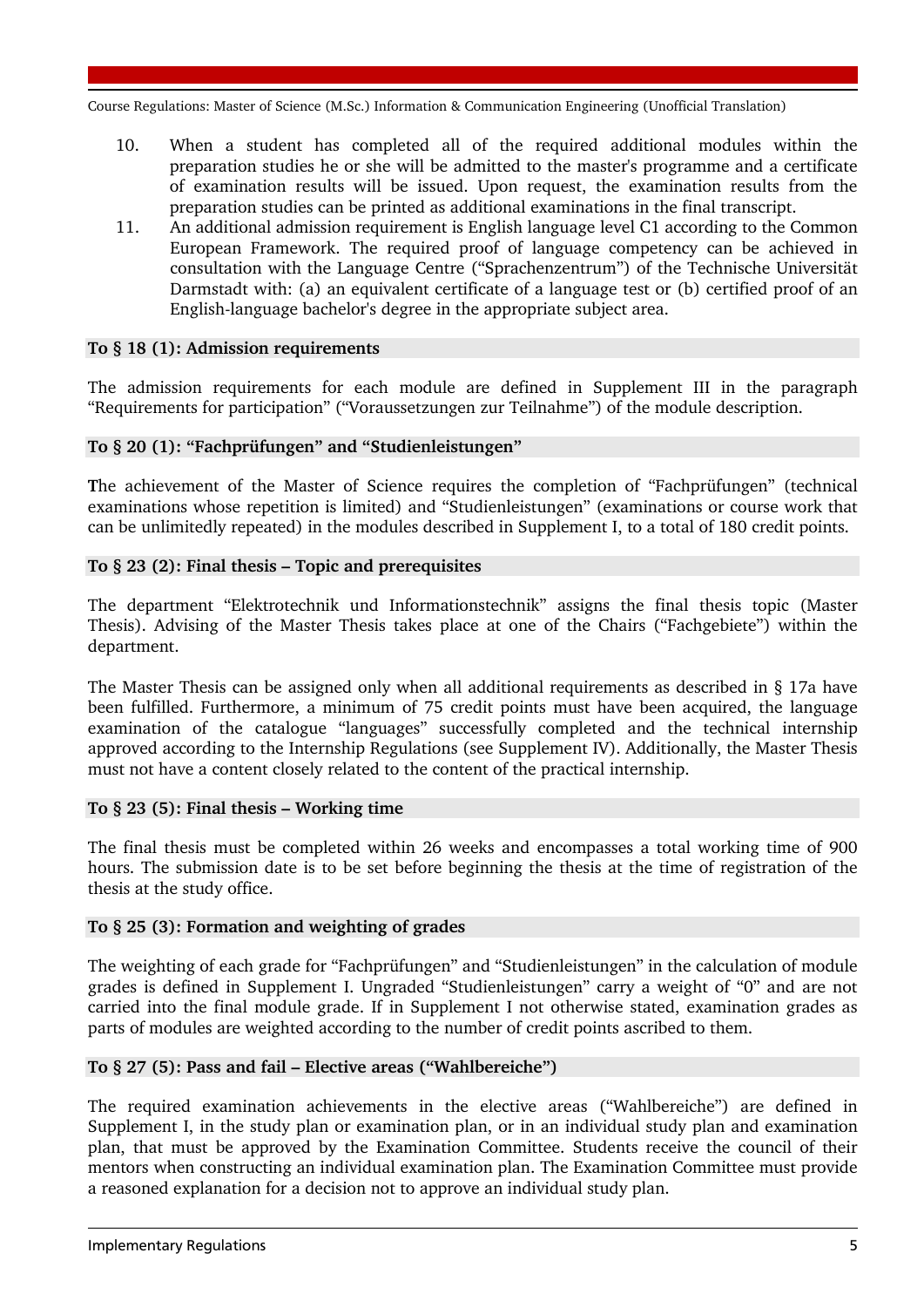#### **To 28 (3): Total grade**

The weight of each module grade for the total grade is defined in Supplement I of this document, the Study and Examination Plan. Modules that only include ungraded "Studienleistungen" receive a weight of "0". These are not taken into account in the final grade. As long as not otherwise stated in Supplement I, the module grades are taken into the final grade according to the number of assigned credit points.

#### **To § 30 (2): Repeating examinations**

- 1. For all mandatory modules from the Catalogue of Mandatory Modules from the first two semesters as defined in Supplement I, the following rule applies: Beginning in the third semester of study, all examinations from modules from the first semester that have not yet been passed, must be attempted again at the soonest possible time. Starting in the fourth semester, all examinations from the second semester that have not yet been passed, must be attempted again at the soonest possible time. In the case of approved exemptions these examinations must be written for the first time.
- 2. For all other examinations ("Fachprüfungen" and "Studienleistungen") that have not yet been passed, it is recommended to write these examinations in the semester in which the corresponding course is normally offered.

#### **To § 39 (2): Coming into effect**

These Implementary Regulations come into effect on 01.10.2014. They will be published in the "Satzungsbeilage" of the Technische Universität Darmstadt.

| Attachment I   | Study and Examination Plan    |
|----------------|-------------------------------|
| Attachment II  | Description of competencies   |
| Attachment III | Module Handbook               |
| Attachment IV  | <b>Internship Regulations</b> |

Darmstadt, den 21.07.2014

Prof. Dr.-Ing. Abdelhak Zoubir Der Dekan des Fachbereichs Elektrotechnik und Informationstechnik der Technischen Universität Darmstadt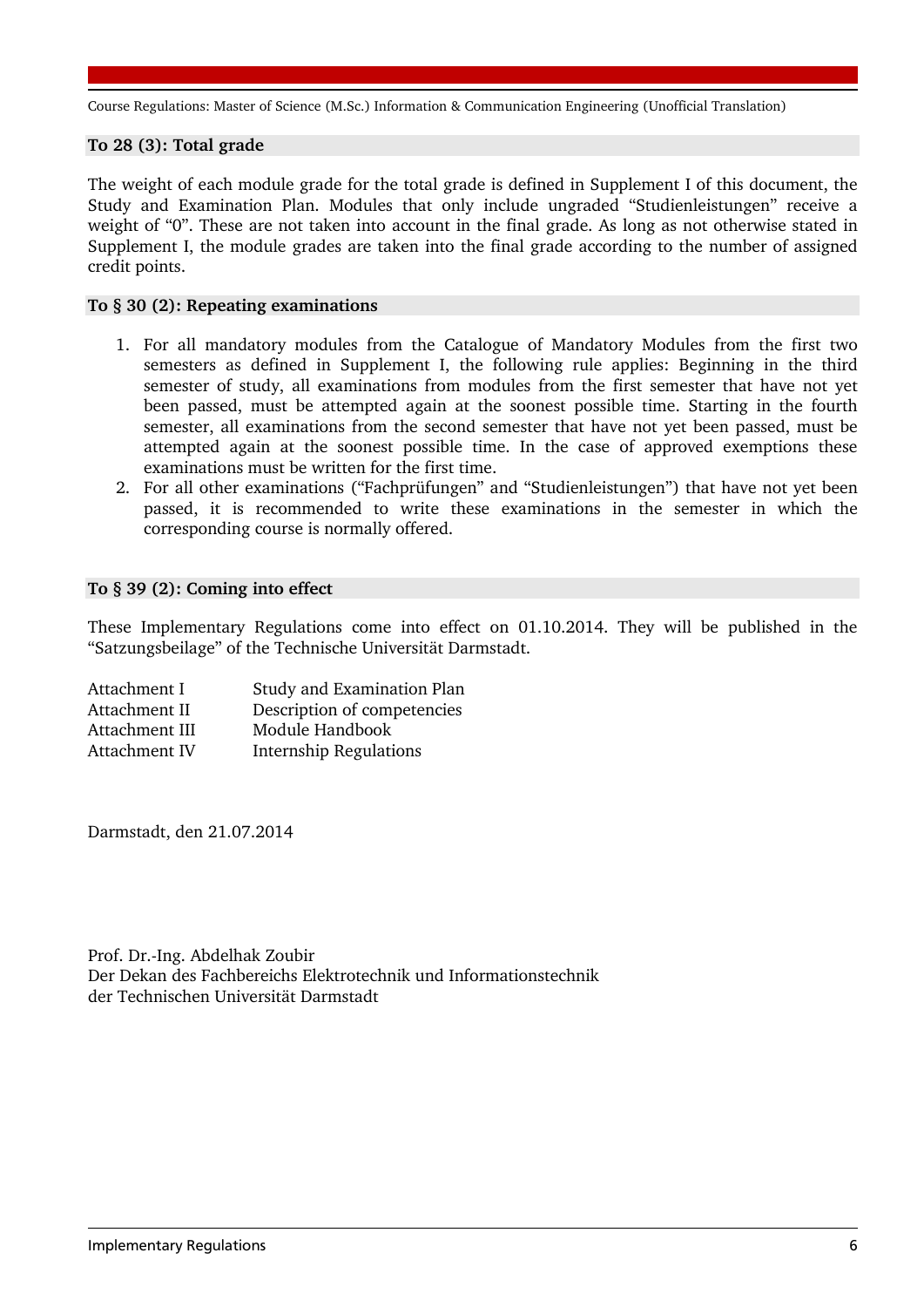# 1.1. Supplement I: Study and Examination Plan

The study and examination plan is published (electronically) as a separate document: *Studien- und Prüfungsplan "Information and Communication Engineering" | M.Sc. (Stand 29.04.2014)*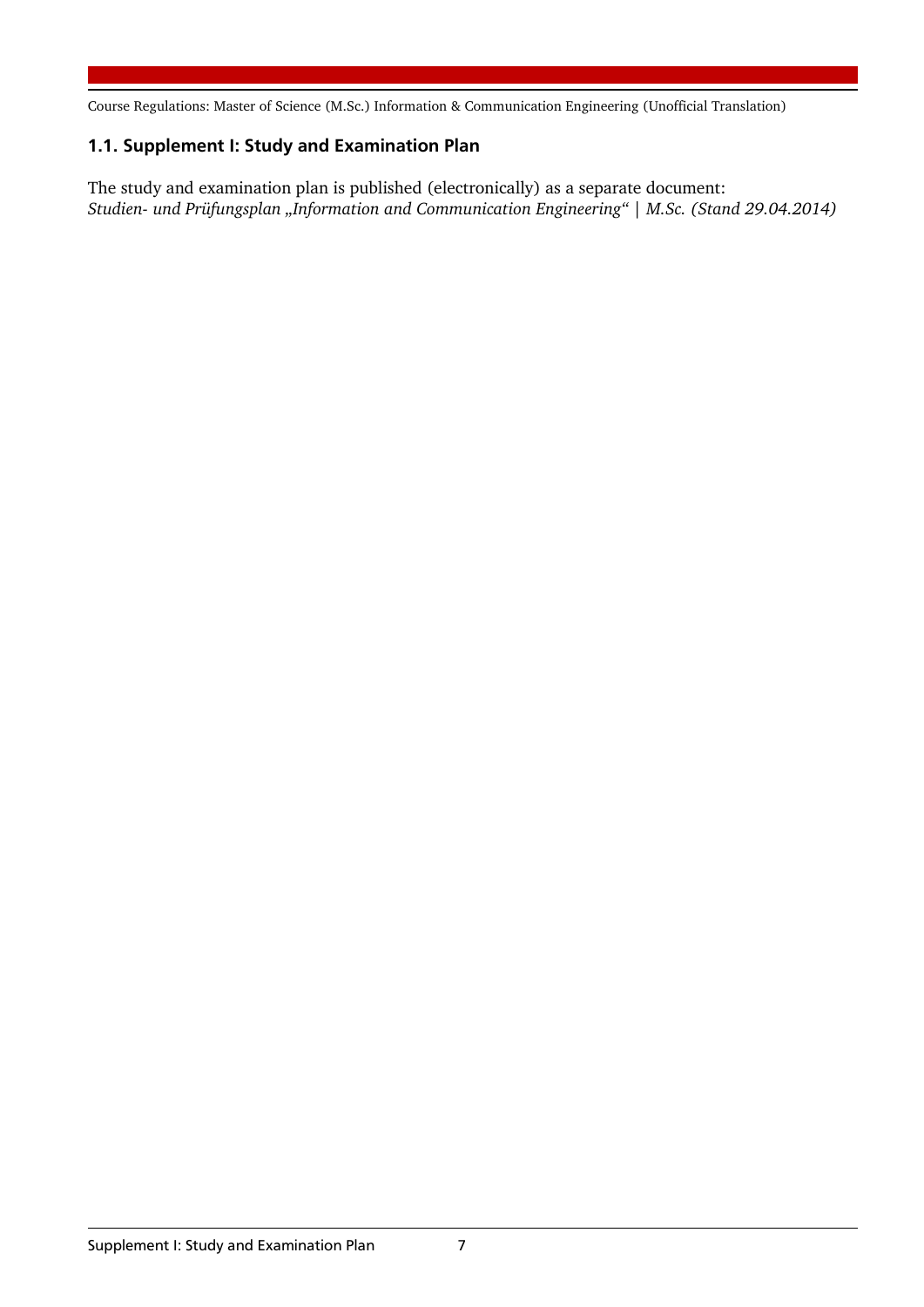# 1.2. Supplement II: Description of Competencies

## **1.2.1. Prerequisite competencies**

The following is a description of selected competencies that are acquired during the B.Sc. "Elektrotechnik und Informationstechnik" at the Technische Universität Darmstadt with a specialisation in an area such as "Computer Engineering", "Communication Technology and Sensor Systems", "Micro and Precision Engineering" or "Integrated Micro- and Nano-Technology". These competencies are prerequisites for the M.Sc. "Information and Communication Engineering". These competencies are characteristic for the demands of the master's programme. Therefore, they are a central requirement for the successful continuation of studies in the master's programme, which builds upon the bachelor's programme. Every graduate of this programme acquires, among others, the following experiences and skills: Graduates acquire intensive and comprehensive practice in largely independently solving assignments based on the content of the mandatory courses in the programme. Graduates are able, through the organisation of the study programme, to independently organise their workload within narrowly defined parameters and various timelines (up to a scope of several semesters). This means:

- *Intensive* and *comprehensive*: these competencies are not only gathered at certain points (as in courses specifically oriented to the topic); rather they continue over the entire course of studies, if not in every course to the same extent.
- *Independent*: that the job of instruction and support services is essentially to provide an orientation and clarify the task. The students must – depending on the assignment – work out tasks on their own or in teams.

The assignments given are usually transfer tasks, requiring creativity and abstract thought in the solution. The expectations may be described in detail as following:

#### **Core competencies for the programme "Information & Communication Engineering" (M.Sc.)**

The core competencies required for the M.Sc. "Information and Communication Engineering" may be traced back to the qualification goals ("Qualifikationsziele") of the B.Sc. Programme "Elektrotechnik und Informationstechnik" with an appropriate area of specialisation at the Technische Universität Darmstadt. The following modules play an important role in the entrance examination for the M.Sc. "Information and Communication Engineering" (see Implementary Regulations to §17a, point 4)

- Analog Integrated Circuit Design
- Deterministic Signals and Systems
- Communication Technology I
- Mathematics IV

A student is, able to derive the fundamental properties of the MOS-Transistors from knowledge of the layout or fabrication process, derive fundamental MOSFET-circuits (current source, current mirror, switch, active resistors, inverting amplifiers, differential amplifiers, output amplifiers, operational amplifiers, comparators) and knows their fundamental properties (y-Parameters, DC- and ACproperties), understands simulation methods for analog circuits on transistor level using SPICE, analyse feedback amplifiers regarding frequency gain, stability, bandwidth, root locus, amplitude and phase-margin, derive and calculate the analog propierties of digital logic gates .

A student possesses the ability of comparing, evaluating, classifying an analyzing linear and nonlinear modulation schemes by means of signal space representations; the ability to understand, describe and analyze the influence of multipath propagation on the signal; the knowledge of equalizing the received signal in order to undo the influence of multipath propagation, as well as the ability to derive and design several equalizer structures; the ability to analyze and evaluate the properties and application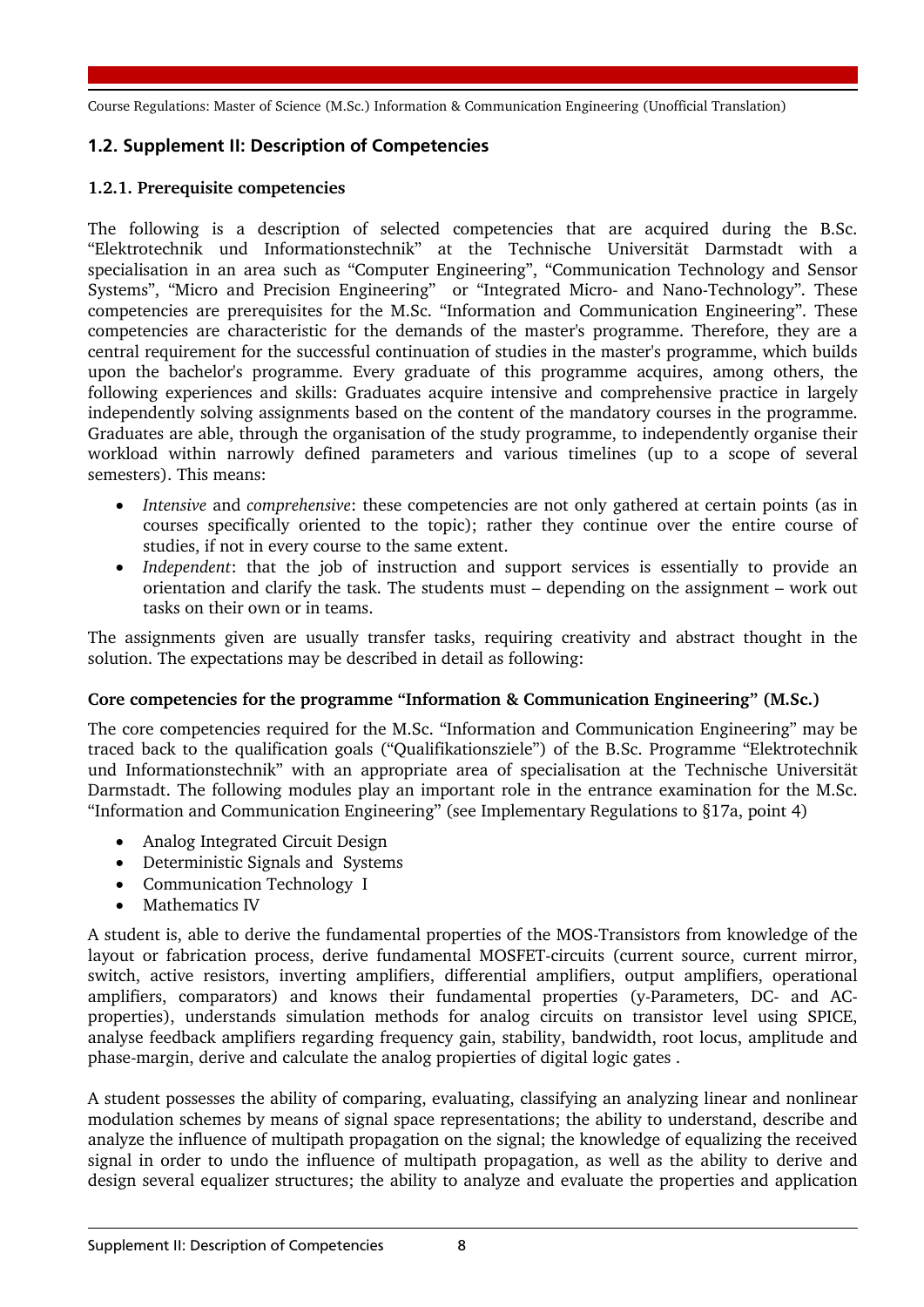areas of multicarrier transmission systems, e.g. OFDM-systems; the ability to design and evaluate the system parameters of multicarrier schemes for the application in realistic mobile radio szenarios; the ability to characterize and evaluate spread spectrum techniques;the ability to apply multiple access transmission to multicarrier schemes and spread spectrum techniques (OFDMA, CDMA).

A student knows the specific properties and principle construction of electronic measurement equipment; know the fundamental principles of measurement data acquisition, processing, communication and storage, knows sources and root causes for errors and can quantify them. The students know principle concepts of digital circuits, are able to synthesize Boolean functions in a twostage concept using Veitch diagrams, can represent Boolean functions by using decision diagrams, are able to realize functional diagrams with synchronous logic, can adapt gate level logic to given technologies, are able to transform specifications to functional diagrams, and are able to verify the time-constraints on a synchronous logic circuit for consistency.

Students are able to derive fundamental properties of the MOS-transistor from its fabrication process resp. layout properties, can derive fundamental MOS-circuits and know their properties and parameters. Students know the simulation concepts for analog circuits on transistor level and are able to analyse feedback amplifiers w.r.t frequency response and stability, bandwidth, root loci, amplitude and phase stability. They know the fundamental analog properties of digital logic gates and are able to derive them. Students understand the fundamental concepts of signal processing. They know how to analyse deterministic and statistical signals in the time- and frequency domain. They know how to analyse stochastical signals and know the statistical methods of signal processing.

Students know selected, fundamental concepts of photonics and understand the physical principles behind them, and are able to apply them in selected engineering and scientific domains. Students know how to apply the fundamental methods of communications to practical problems, and have advanced knowledge on selected field of communications (e.g. communication technology, radio frequency, signal processing, etc).

Students know the fundamental principles of integraltransformation and are able to apply them to physical problems. They possess the mathematical knowledge to model and analyse typical problems in engineering. They know fundamental properties of ordinary differential equations and their explicit approach to derive solutions. Students have basic knowledge of complex function theory. Students are able to select numerical algorithms for fundamental mathematical problems and apply them successfully. They are able to perform statistical analyses, fundamental estimations and test methods.

Students have a good understanding of wave propagation properties in free space and conductors, are able to recognize wave propagations in applications and understand their impact. They are able to derive the wave properties from Maxwells equations and possess the required mathematical knowledge for the derivations.

## **Further competencies for the programme "Information & Communication Engineering" (M.Sc.)**

Students are able to apply fundamental equations of electrical engineering and know how to calculate currents and voltages on linear and nonlinear two-ports, are able to calculate the basic properties of DC and AC networks, can analyse simple filter and apply complex number theory for deriving solutions. Students have understood that effects in electrical engineering are not necessarily bound to conductors and wires. They have a good understanding of electrical and magnetic fields, know how to read images of electrical and magnetic fields and construct simple images. They know the difference between vortex fields and source fields and know how to mathematical describe them, resp. are able to differentiate them based on a mathematical formula.

Students have basic concepts of programming and are able to operate a computer. They are able to develop Java programs and make use of fundamental algorithms and data structures, and know the concepts of object oriented programming. They are able to work in teams and apply successfully structural programming techniques on given code. They know how to implement code, test and document not too complex software projects. They have the fundamental knowledge to apply software-engineering techniques for the development of large software projects.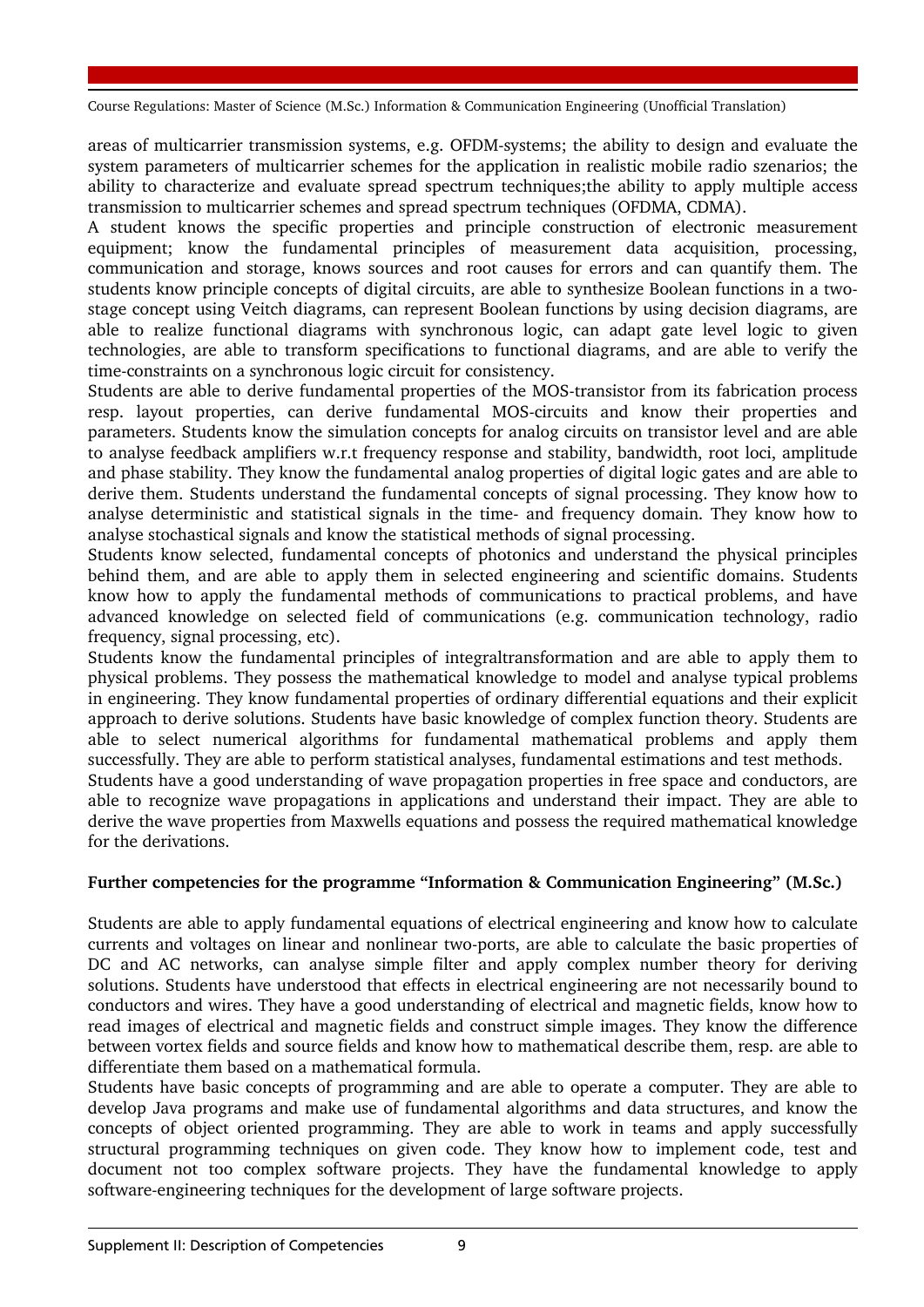Students know elementary methods of mathematical clauses and logic derivations. They know the concepts of linear algebra, analytical geometry and function analysis with real parameters. They have an advanced knowledge of mathematical principles, know the fundamental properties of function analysis with more than one unknown and are able to apply this knowledge to engineering problems. Students understand the fundamental concepts of physical layer communications, the signal transport from a source to the load, possible signal transport mechanism, sources for errors and distortions/noise during signal transport and options how to suppress this noise. Students are able to classify signals and communication systems, understand modules of simple communication systems, and are able to derive and analyse models w.r.t. various criteria. They know how to analyse and compare ideal communication channels with white noise excitation, and are able to model base-band communication structures. Students can model and analyse bandpass signals and modules, and describe them in the equivalent baseband. They understand linear digital modulation techniques and are able to model, assess, compare and apply them. Students know how to design receiver structures for different modulation techniques, can optimally detect linear modulated data after transport over ideal white noise affected channels.

*Proseminar work, project internships and bachelor thesis:* The ability to work independently on a confined topic in the area "Information and Communication Engineering" using scientific methods in a defined timeline under the following conditions:

- Formulating a research question and answering it to the extent possible considering the current state of research.
- Carrying out an independent and comprehensive literature study, in which the sources used reflect the current state of research and are to a large extent in the English language.
- The work on the topic must contain a creative portion, which can be assisted by independently acquired criteria, such as an independent analysis, construction, programming or a materials systematisation.
- The results are presented in a presentation and put up for discussion.

## **Entrance requirements for the programme "Information & Communication Engineering" (M.Sc.)**

All of the competencies described above are crucial for the successful completion of the M.Sc. Programme "Information and Communication Engineering". The core competencies detailed above have an especially important role. They therefore play a central role in the admissions process – detailed further in the Implementary Regulations to § 17a of the General Examination Terms of the Technische Universität Darmstadt – for the master's programme "Information and Communication Engineering".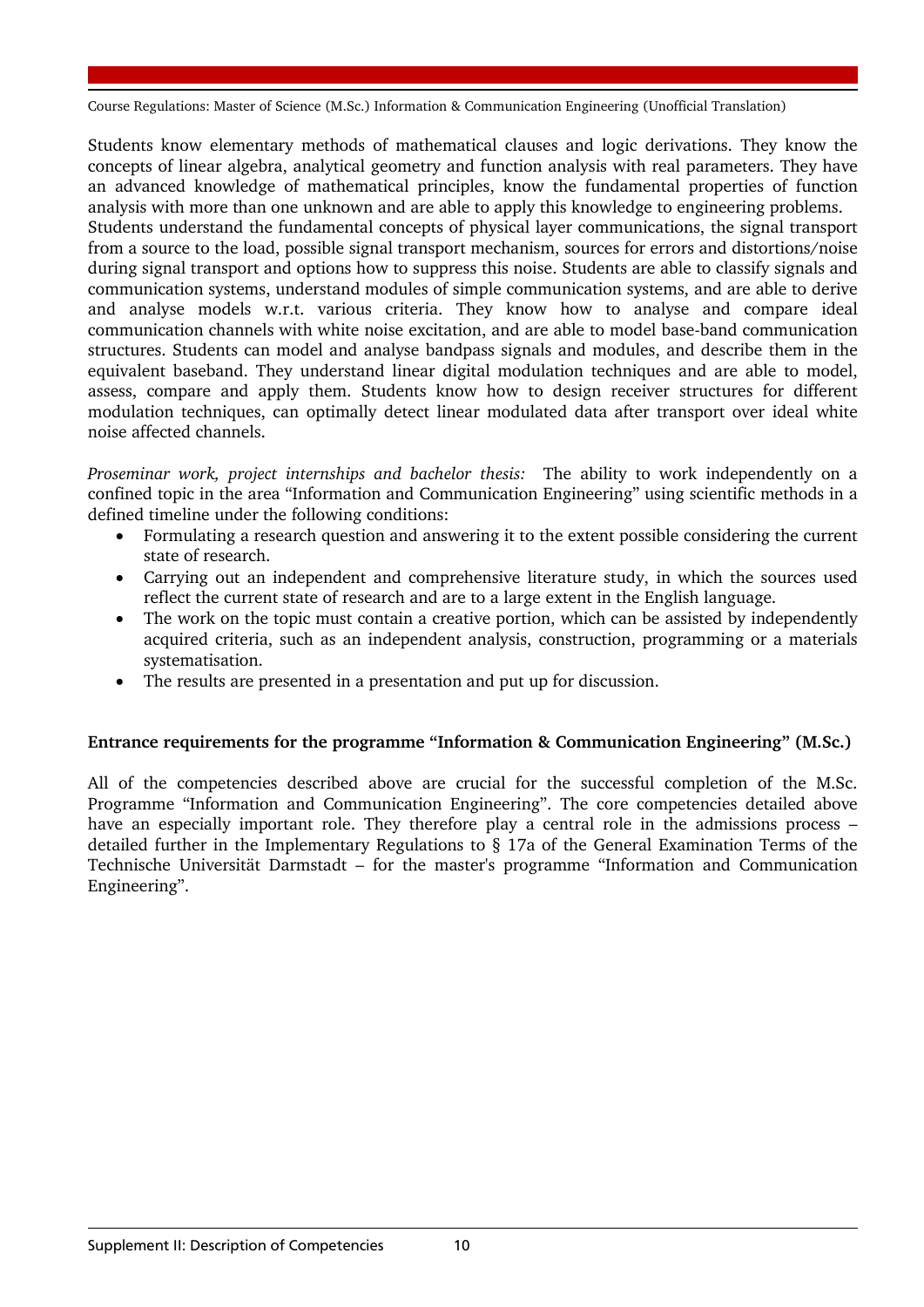## **1.2.2. Qualification results**

Through the research-oriented M.Sc. programme "Information and Communication Engineering" at the Technische Universität Darmstadt, students expand upon technical and interdisciplinary competencies gained in a previous bachelor's degree. These competencies are characteristic of the course of studies in question and are a central prerequisite for following doctoral studies. After completing the course of studies, students are able to:

- Use their improved methodological skills to independently process complicated problems and tasks in Information and Communication Engineering, taking into consideration various approaches.
- Apply these skills even in unfamiliar situations with incomplete information and thus be able to think of them in system relationships.
- Solve tasks and problems with a high degree of abstraction and an eye for complex relationships.
- Recognise future problems, technologies and scientific developments and take these into account appropriately in their work.
- Communicate the results of their analysis and elaborated solutions to other specialists and lay people even in a foreign language.
- Efficiently organise and carry out complex projects, as well as build and lead teams in a goaloriented way.
- Assess and take into account the social and ethical responsibilities of the work they do.
- Continually and independently improve their knowledge and carry out largely independent scientific work.

In summary, the master's programme differs from the previous bachelor's programme primarily in the following ways: the focus is greatly on solving more complex problems using incomplete information, a higher level of abstraction and being able to deal with complex system dependencies. Furthermore, the master's programme places an increased importance on the ability to work with current research literature, to work scientifically in a specialisation of the students' choice and on practice orientation.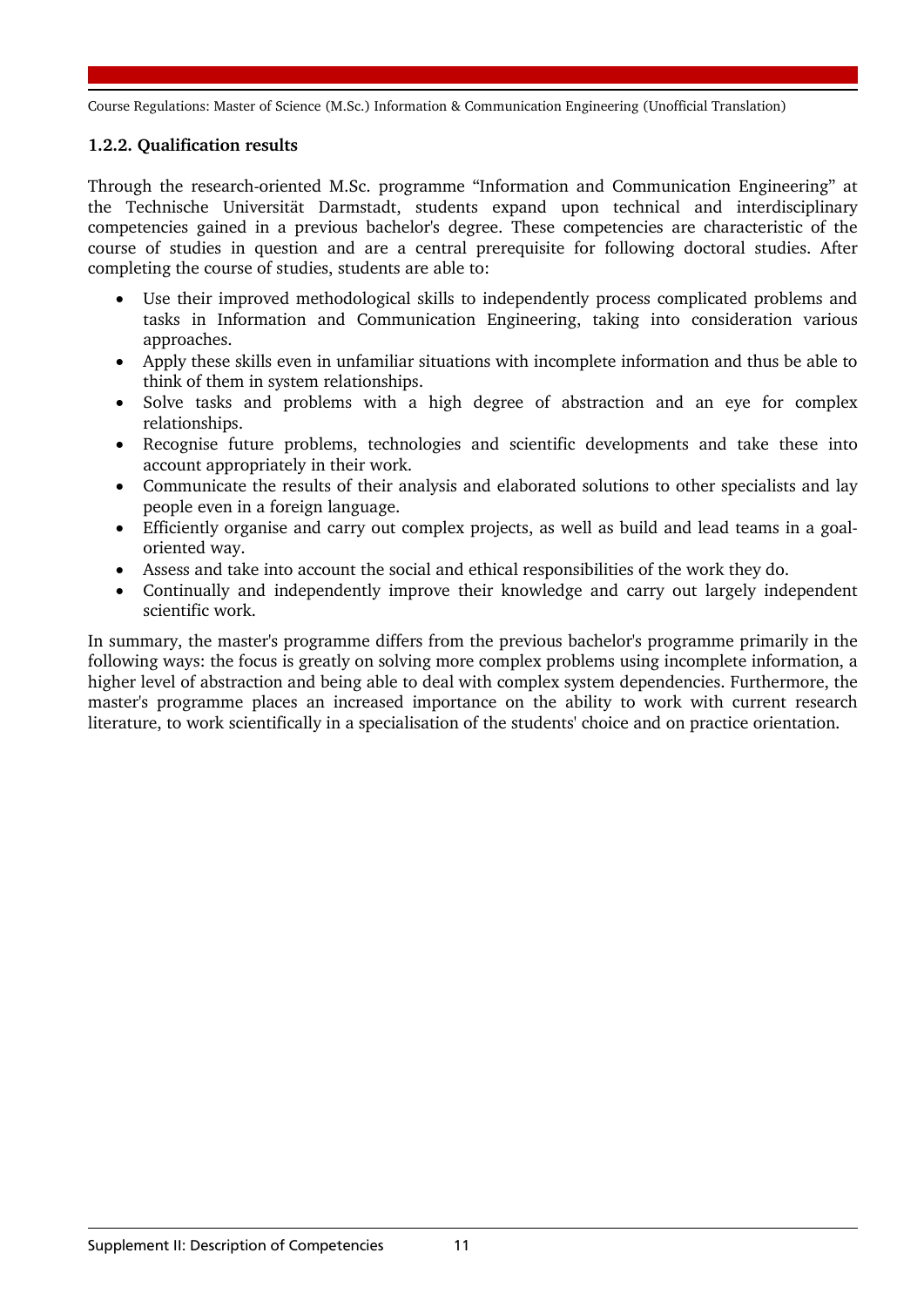# 1.3. Supplement III: Module Handbook

The Module Handbook is published electronically according to § 1, par. (1) of the *Satzung der Technischen Universität Darmstadt zur Regelung der Bekanntmachung von Satzungen der Technischen Universität Darmstadt* from March 18<sup>th</sup> 2010 as:

*Modulhandbuch "Information and Communication Engineering" | M.Sc. (Stand 29.04.2014)*